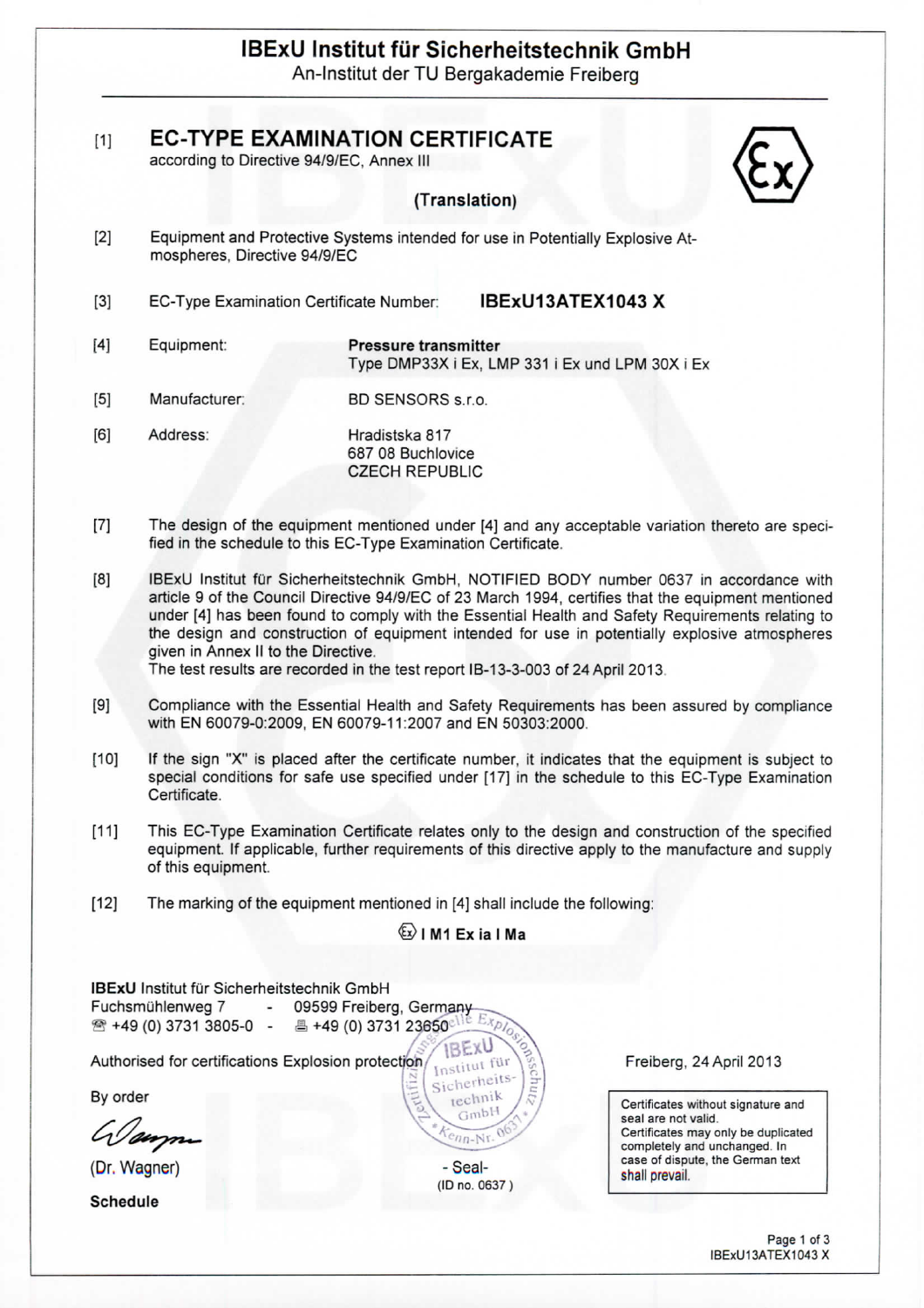# **IBExU Institut fur Sicherheitstechnik GmbH**

An-Institut der TU Bergakademie Freiberg

# [13] **Schedule**

# **[14] to the EC-TYPE EXAMINATION CERTIFICATE IBExU13ATEX1043 X**

#### **[15] Description of equipment**

The Pressure transmitters type DMP33X i Ex, LMP 331 i Ex und LPM 30X i Ex are different pressure measurement devices or level probes in stainless steel enclosure with different pressure ports As measuring cell and evaluation electronics serve separately approved electronic modules. The devices are intended for use in potentially hazardous areas, where Category M1 devices are required. They are supplied by an intrinsically safe power supply of the Category "ia".

Type code:



- D pressure measurement devices; L level probe
- M transmitter

P - stainless steel cell

- nnn design
- i precision

#### Type extent:

| Name      | Type       | module       | Electronic-   Measurement cell    | <b>Conversion electronics</b> |  |
|-----------|------------|--------------|-----------------------------------|-------------------------------|--|
| DMP 331 I | <b>DMU</b> | ELMO-<br>PRE | DSP $4XX / ELI 20 =$<br>DSP 4XX X |                               |  |
| DMP 3331  |            |              |                                   | <b>ELI 21</b>                 |  |
| LMP 331 I |            |              |                                   |                               |  |
| LMP 307 I | LΡ         |              |                                   |                               |  |
| LMP 308 I |            |              |                                   |                               |  |

#### **Technical Data**

| supply electric circuit in type of protection Intrinsic Safety Ex ia I |    |            |
|------------------------------------------------------------------------|----|------------|
| $(supply + and -)$                                                     | U  | 28 V DC    |
|                                                                        |    | 93 mA      |
|                                                                        | P, | 660 mW     |
| effective inner capacity                                               | C, | negligible |
| effective inner inductivity                                            | Li | negligible |

plus line inductivities 1 uH/m and line capacities 200 pF/m {cable supplied by the manufacturer)

The supply connections have an inner capacity of max. 27 nF to the housing.

Ambient temperature range  $-20$  °C to +65 °C